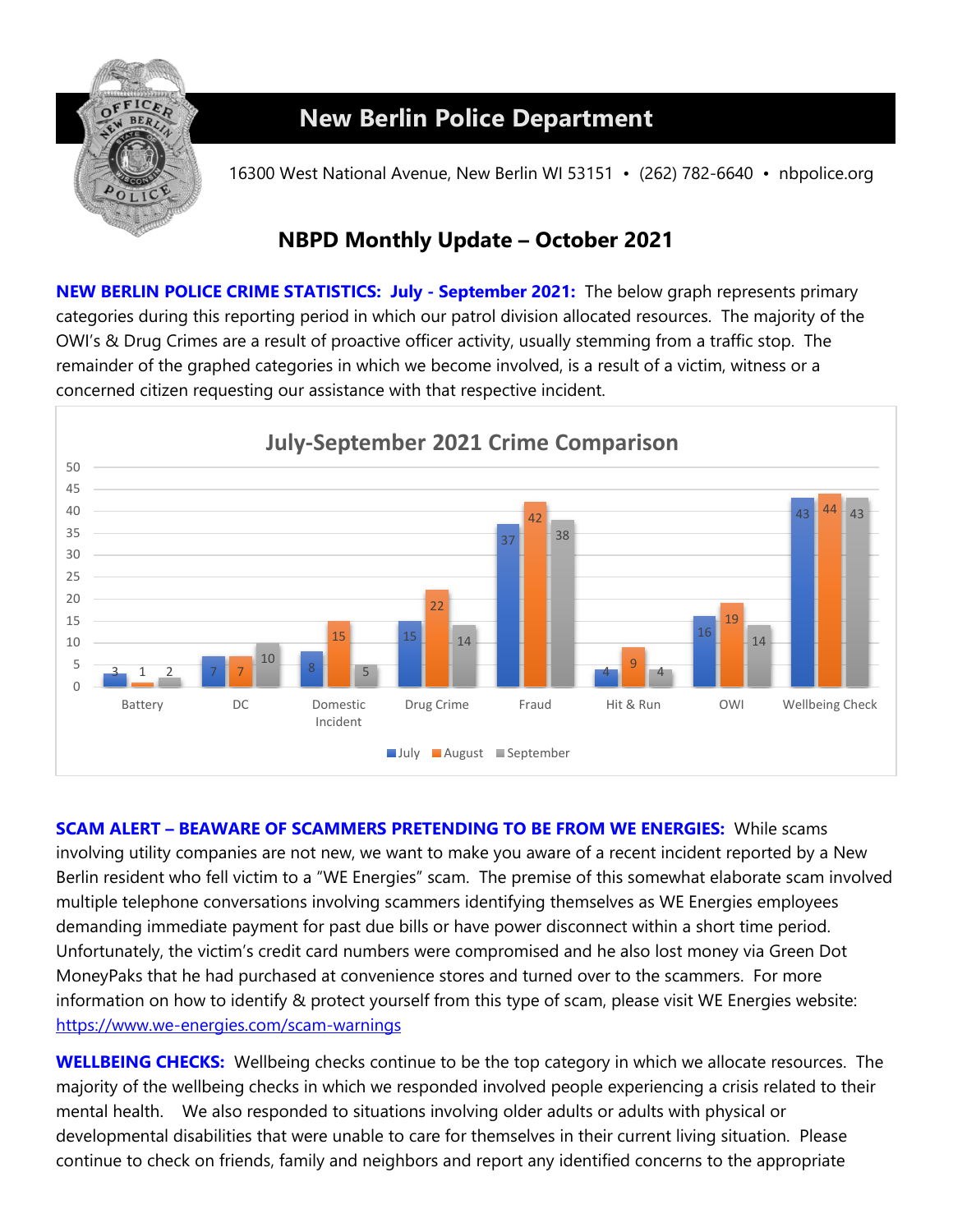officials. If you are unsure of where or what to report, dial 2-1-1 to get started. Please follow this link to the FCC for more information regarding 2-1-1: [211 USER GUIDE](https://www.fcc.gov/consumers/guides/dial-211-essential-community-services) The Aging & Disability Resource Center of Waukesha County (ADRC) also has a plethora of resources available for older adults, adults with physical or developmental disabilities and adults with mental health or substance abuse concerns. Follow this link to the ADRC 2020-2021 resource guide:

<https://www.waukeshacounty.gov/HealthAndHumanServices/adrc/ResourceGuide/>



**PROPERTY CRIMES:** The below chart compares property crime statistics from July – September 2021.

**NEW BERLIN VEHICLE THEFTS:** 2021 has brought an increase of vehicle thefts in the Milwaukee metro area, specifically certain Kia and Hyundai vehicle models appear to be targeted more than other vehicle makes. This is in part due to the ability for thieves to compromise the limited protections on ignition systems of certain models from these two manufacturers. New Berlin has been an **exception** to this trend. In 2020, 16 vehicles were reported stolen to the New Berlin PD. During the first three quarters of 2021 (January – September), seven vehicles have been reported stolen in New Berlin. This equates to less than one vehicle being reported stolen per month in 2021. If this trend continues, New Berlin should recognize a decrease of reported vehicle thefts in 2021, when compared to 2020. The following chart compiles data pertaining to all reported vehicle thefts in New Berlin occurring between January and September of 2021. Please note the following bullet points extrapolated from the chart:

- Six of the seven stolen vehicles were **unlocked** and taken **with keys**.
- The majority of those vehicles were stolen during hours of darkness, after 10:00 PM.
- One of the seven vehicles were stolen from the victim's workplace; six were taken from residences.
- Only one of the stolen vehicles was forcibly entered and taken without keys.
- Four of the seven vehicles reported stolen were Kia & Hyundai brands; however, only one of these four was forcibly entered and taken without keys.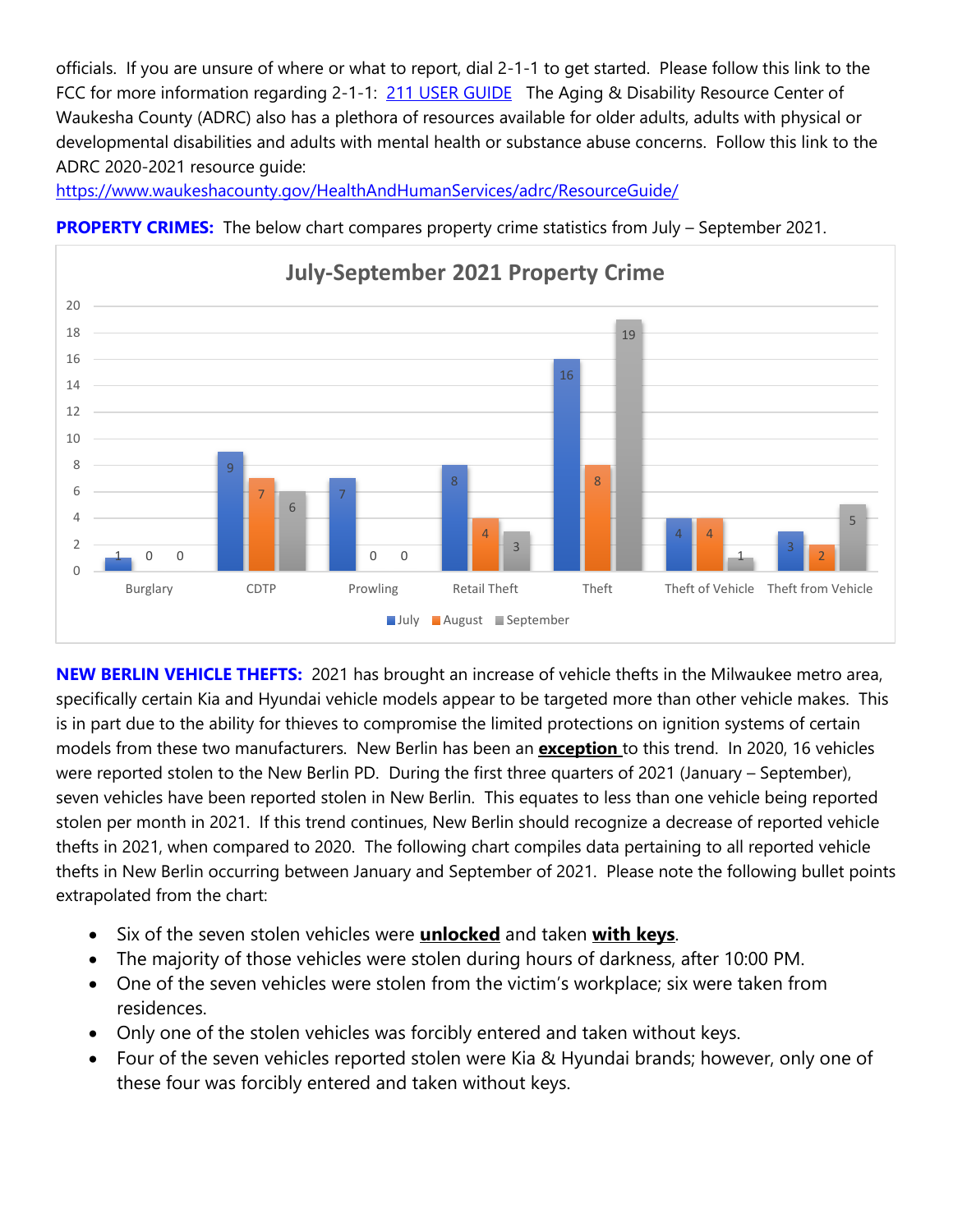**Bottom line:** Please lock your vehicles and remove vehicle keys and anything else of value from your parked vehicle. If you park your vehicle outside overnight, please remove garage door openers from your vehicle and/or deactivate the remote functionality on your remote system base when remote garage entry is not needed. Please also attempt to park your vehicle in a well-lit area that is readily observable; thus, further deterring criminal activity.

| 2021 Motor Vehicle Thefts |                   |        |      |           |              |                                     |                         |                                       |               |
|---------------------------|-------------------|--------|------|-----------|--------------|-------------------------------------|-------------------------|---------------------------------------|---------------|
| Case #                    | <b>Theft Date</b> | Color  | Year | Make      | <b>Model</b> | <b>Taken</b><br>With<br><b>Keys</b> | Left<br><b>Unlocked</b> | Location<br><b>Stolen</b>             | <b>Photos</b> |
| E21007713                 | 04/16/2021        | Gray   | 2016 | Hyundai   | Sonata       | Yes                                 | Yes                     | 15800 blk<br>W Armour<br>Drive        |               |
| E21008795                 | 05/01/2021        | Black  | 2007 | Hyundai   | Santa Fe     | Yes                                 | Yes                     | 16200 blk<br>W<br>Heatherly<br>Drive  |               |
| E21014799                 | 07/14/2021        | Purple | 2010 | Honda     | Pilot        | Yes                                 | Yes                     | 4300 blk S<br>Longview<br>Drive       |               |
| E21014809                 | 07/14/2021        | Black  | 2018 | Hyundai   | Santa Fe     | Yes                                 | Yes                     | 4100 blk<br>Regal<br>Manor<br>Court   |               |
| E21015392                 | 07/21/2021        | Black  | 2018 | Honda     | Fit          | Yes                                 | Yes                     | 14600 blk<br>W Hickory<br>Hills Drive |               |
| E21018643                 | 08/30/2021        | Silver | 2018 | Kia       | Sportage     | No                                  | No                      | 15000 blk<br>W<br>Cleveland<br>Avenue |               |
| E21019237                 | 09/02/2021        | Black  | 1999 | Chevrolet | $S-10$       | Yes                                 | Yes                     | 2100 blk S<br>Springdale<br>Road      |               |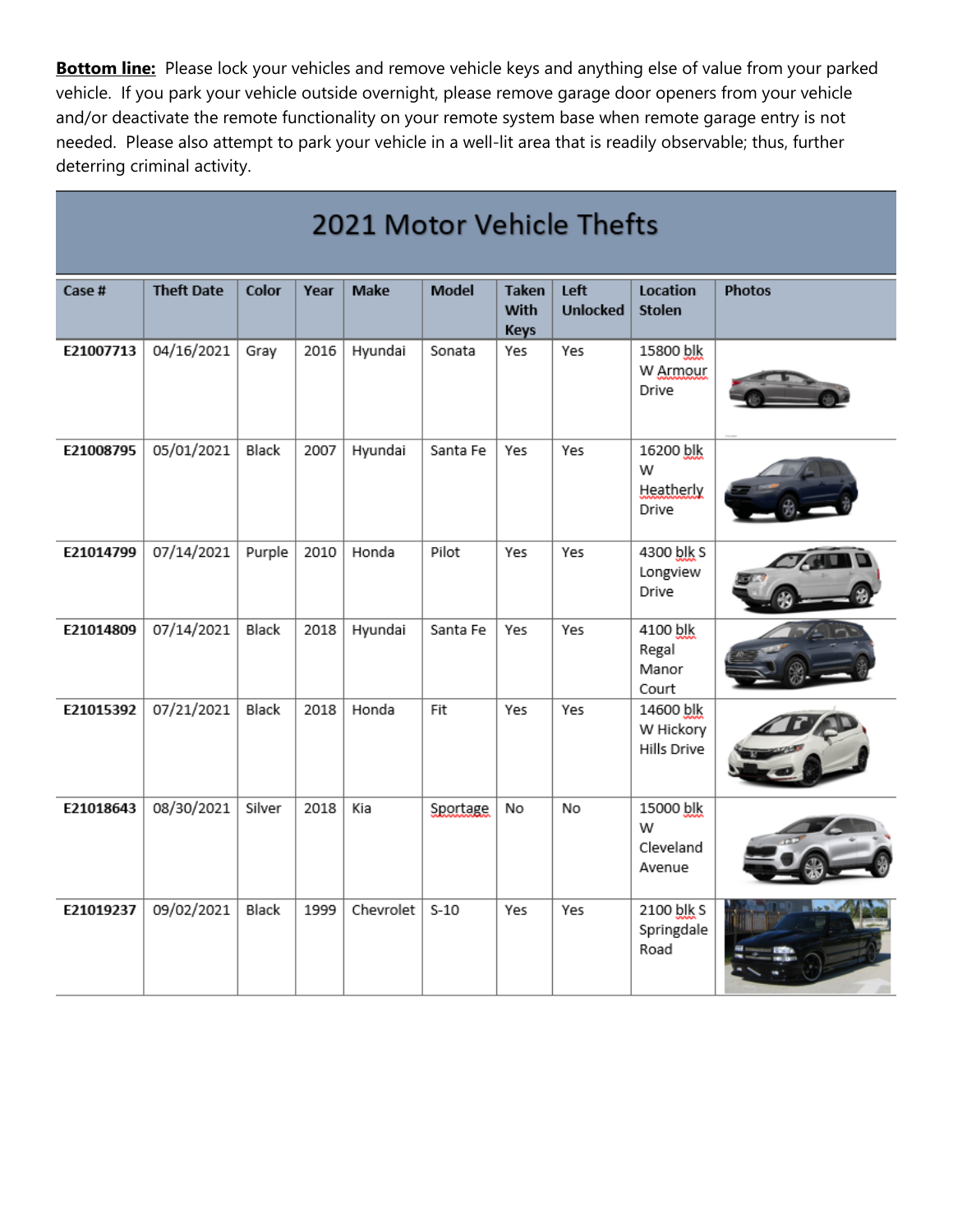**REFERRALS FOR CRIMINAL PROSECUTION:** In September of 2021, the New Berlin PD referred 86 charges involving adult & Juvenile offenders to the Waukesha County District Attorney's Office for case review, reference misdemeanor or felony prosecution. Additionally, 39 state traffic citations were issued.

![](_page_3_Figure_1.jpeg)

**REFERRALS FOR MUNICIPAL PROSECUTION:** In September of 2021, the New Berlin PD issued a total of 387 municipal citations for non-criminal prosecution in New Berlin Municipal Court. 333 citations were traffic related, 32 citations were non-traffic related & 22 citations were OWI/PAC related.

![](_page_3_Figure_3.jpeg)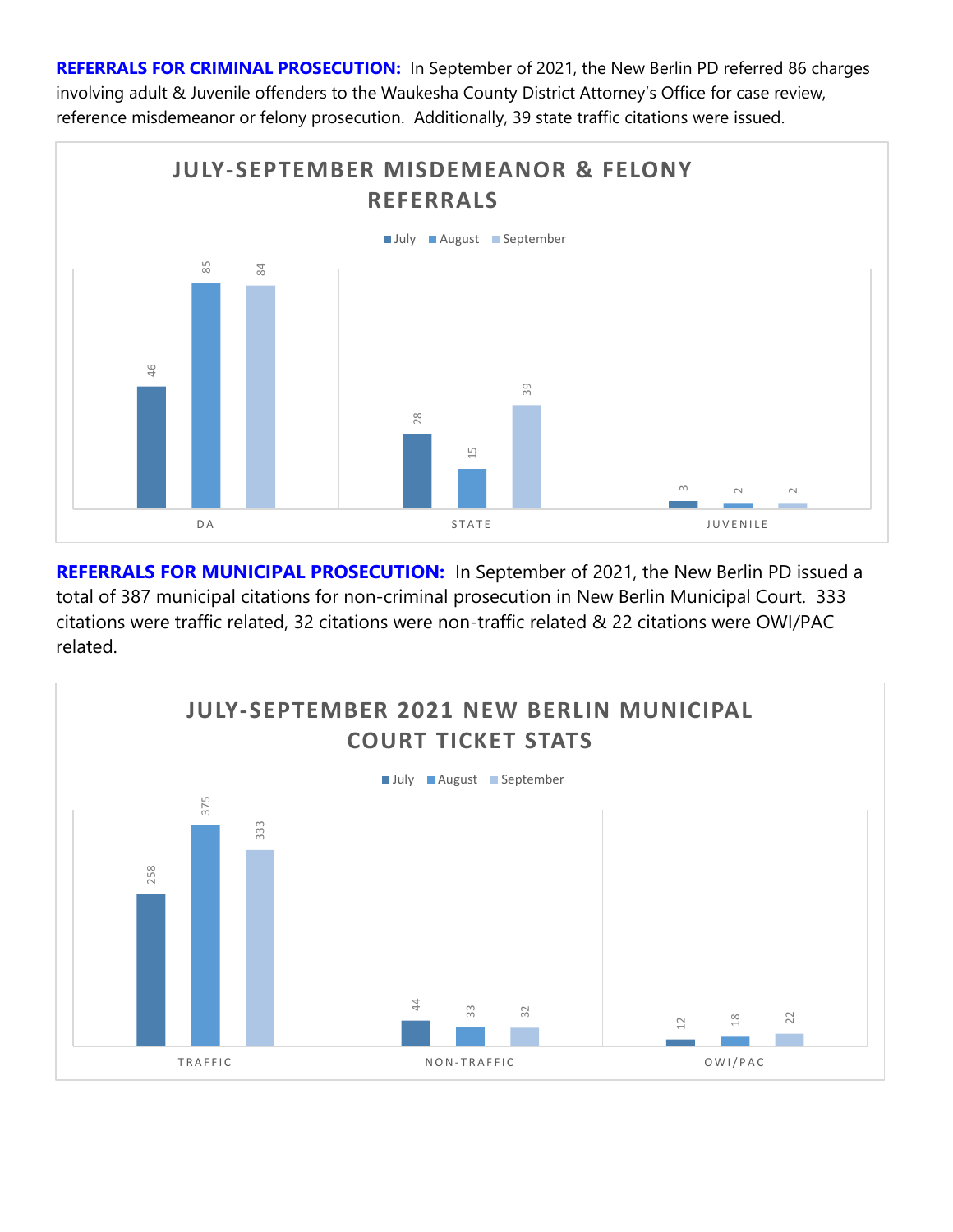**RULES PERTAINING TO CROSSWALKS:** We have had several inquiries about laws pertaining to crosswalks, especially at crossings involving [The New Berlin Recreation Trail.](https://www.traillink.com/trail/new-berlin-recreation-trail/) This trail crosses Springdale, Calhoun, Moorland and Sunny Slope Roads within the City of New Berlin in which caution needs to be exercised by motorists and trail users alike. The Moorland Road crossing generates the majority of the inquiries. A guide to Wisconsin Crosswalk Rules published by the Wisconsin Department of Transportation can be accessed via this link: [CLICK HERE](https://wisconsindot.gov/Pages/safety/education/bike/guide.aspx?fbclid=IwAR13UdSyyenj0fCRz3V7dU8-Yp_D1ZexSYEASX5jjfrFxGHLpyhbXxRRj9s)

Please remember to keep in mind stopping distances for vehicles (These distances account for a 2.5 second perception & reaction time with dry & flat road conditions):

- **25 MPH = 121.6 feet**
- **30 MPH = 153.1 feet**
- **35 MPH = 186.98 feet**
- **40 MPH = 223.25 feet**
- **45 MPH = 261.9 feet**
- **50 MPH = 302.96 feet (Approximately the length of a football field!)**

Trail users, from the perspective of pedestrian safety, "When in doubt, wait it out!"

**NBPD COMMUNITY PROGRAMS:** It is our mission to offer numerous programs that allow us to form relationships with citizens, neighborhoods, businesses and city services in order to provide us the opportunity to come together as a community and prevent crime. Please follow this link to access our electronic community program booklet for program descriptions: [NBPD Community Program Booklet](https://www.newberlin.org/DocumentCenter/View/15824/Community-Program-Booklet?bidId)

**FALL DRUG TAKE BACK EVENT ANNOUNCED:** New Berlin PD and Froedtert Hospital have partnered once again to participate in the National Drug Take Back Day on  $10/23/20$ , 10:00 AM – 2:00 PM. We will be collecting the drugs at Moorland Reserve (Froedtert-New Berlin Campus, 4805 S. Moorland Rd.) in a "Drive Thru" fashion. Simply bag/box any unwanted human/pet medications with or without original containers and hand them to us though your car window. Volunteers will separate the contents from the container and black out any personal identifying information on containers prior to recycling them.

**NEW BERLIN POLICE CRIME STATISTICS PUBLIC DASHBOARD:** Please remember to access the New Berlin Police Crime Statistics Public Dashboard to stay informed. The NBPD public dashboard is an interactive map which captures both incidents and arrests occurring within the City of New Berlin. Although we attempt to publish the data on the dashboard on a **DAILY BASIS**, there may be occasions when this process may be delayed. Direct access to the dashboard can be obtained by following this link: [PUBLIC DASHBOARD ACCESS](https://experience.arcgis.com/experience/37de1b6cc1194bf987a133174a450e80) For first-time visitors, please take time to review the tutorial to enhance your dashboard viewing experience: Public [Dashboard Tutorial](https://www.newberlin.org/471/Crime-Statistics) You may also navigate to the dashboard via the City's website at [www.nbpolice.org.](http://www.nbpolice.org/)

*As of August 2021, we have enhanced the dashboard viewing experience for consumers whom access the dashboard via a smart phone or tablet. When accessing the dashboard on a smaller screen, you will automatically be redirected to a dashboard configuration more conducive for consumption on a smaller screen.*

**EMERGENCY CONTACT INFORMATION:** If you own, operate or manage any type of commercial property in the City of New Berlin, please keep us informed as those whom you have designated as your emergency contact(s) change. This can be accomplished by completing our Emergency Contact Form and returning it to